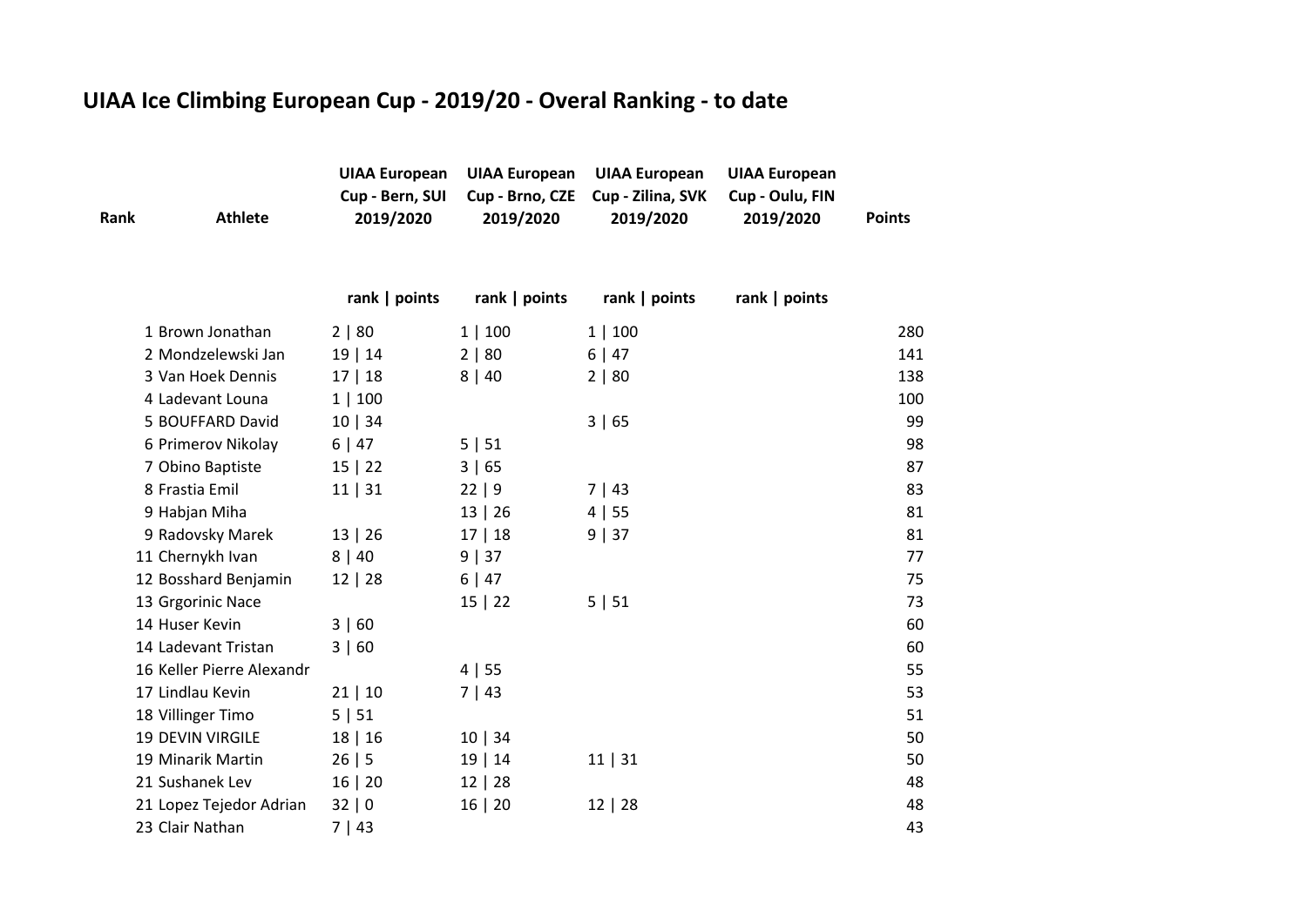| 24 Kuric Peter         |             |             | 8 40    | 40             |
|------------------------|-------------|-------------|---------|----------------|
| 25 Betrisey Pierre     | 9   37      |             |         | 37             |
| 26 Makojević Milan     |             | 18   16     | 16   20 | 36             |
| 26 Huszczo Aleksander  |             | 21   10     | 13   26 | 36             |
| 28 Morris William      |             |             | 10   34 | 34             |
| 29 Kaidash Volodymyr   |             | 11   31     |         | 31             |
| 30 Roman Kotliar       |             | 14   24     |         | 24             |
| 30 Bagnoli Gabriele    | 14   24     |             |         | 24             |
| 30 Rabatin Erik        | 27 4        | 29   2      | 17   18 | 24             |
| 30 Cerny Marek         |             |             | 14   24 | 24             |
| 34 Suchy Anton         |             |             | 15   22 | 22             |
| 35 Masny Vladimir      | 29   2      | 25   6      | 21   10 | 18             |
| 36 Čičković Petar      |             |             | 18   16 | 16             |
| 37 Guna Marko          |             | 23   8      | 23   7  | 15             |
| 38 Durasi Lubos        |             |             | 19   14 | 14             |
| 39 Lamb Andrew         | 22   9      | 27 4        |         | 13             |
| 39 Kormushin Aleksandr | 25 6        | 24   7      |         | 13             |
| 41 Salmon Morgan       | 20   12     | 47 0        |         | 12             |
| 41 Toivola Henri       | 31 0        | 20   12     |         | 12             |
| 41 Sulek Ivan          |             |             | 20   12 | 12             |
| 44 Marosi Marian       |             |             | 22   9  | 9              |
| 45 Wagner Joe          | 23   8      | $32 \mid 0$ |         | 8              |
| 46 Guna Miha           |             | 34 0        | 23   7  | 7              |
| <b>46 CLAUDE THEO</b>  | $24 \mid 7$ |             |         | 7              |
| 48 Svrcek Jan          |             |             | 25 6    | 6              |
| 49 Matejec Mirek       |             | 26 5        |         | 5              |
| 49 Juraszek Marcin     |             |             | 26 5    | 5              |
| 51 Golec Rudolf        |             |             | 27 4    | 4              |
| 52 Petras Ladislav     |             | 28   3      |         | 3              |
| 52 Pilon Matteo        | $28 \mid 3$ |             |         | 3              |
| 52 Fulep Tamas         | 33   0      | 35 0        | 28   3  | 3              |
| 55 Stopa Lukasz        |             |             | 29   2  | $\overline{2}$ |
| 56 Srovnal Otakar      |             | 30 1        |         | 1              |